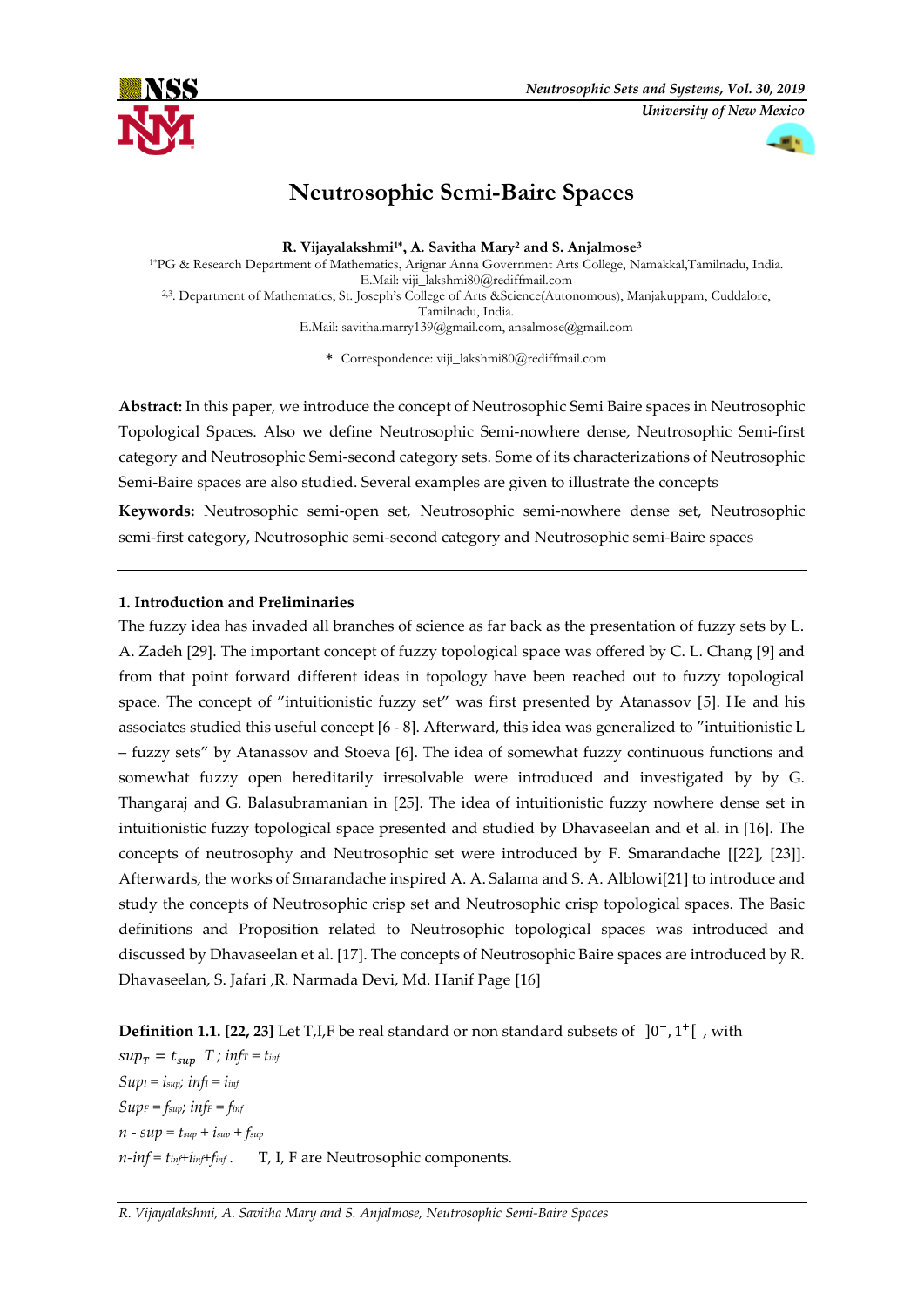**Definition 1.2. [22, 23]** Let X is a nonempty fixed set. A Neutrosophic set [briefly Ne.S] K is an object having the form  $K = \{(x, \mu_K(x), \sigma_K(x), \gamma_K(x)) : x \in X\}$  where  $\mu_K(x), \sigma_K(x)$  and  $\gamma_K(x)$  which represents the degree of membership function (namely  $\mu_K(x)$ ), the degree of indeterminacy (namely  $\sigma_k(x)$ ) and the degree of non-membership (namely  $\gamma_K(x)$ ) respectively of each element  $x \in X$  to the set K.

#### **Remark 1.2. [22, 23]**

- (1) A Ne.S  $K = \{(x, \mu_K(x), \sigma_K(x), \gamma_K(x)) : x \in X\}$  can be identified to an ordered triple  $\langle \mu_K, \sigma_K, \gamma_K \rangle$  in ]0<sup>-</sup>, 1<sup>+</sup>[ on X.
- (2) For the sake of simplicity, we shall use the symbol

 $K = \langle \mu_K, \sigma_K, \gamma_K \rangle$  for the Ne.S  $K = \{ \langle x, \mu_K(x), \sigma_K(x), \gamma_K(x) \rangle : x \in X \}$ 

**Definition 1.3. [22, 23]** Let X be a nonempty set and the Ne.Sets K and L in the form

 $K = \{ (x, \mu_K(x), \sigma_K(x), \gamma_K(x)) : x \in X \}, L = \{ (x, \mu_L(x), \sigma_L(x), \gamma_L(x)) : x \in X \}.$  Then

(a)  $K \subseteq L$  iff  $\mu_K(x) \le \mu_L(x)$ ,  $\sigma_K(x) \le \sigma_L(x)$ ,  $\gamma_K(x) \ge \gamma_L(x)$  for all  $x \in X$ ;

(b)  $K = L$  iff  $K \subseteq L$  and  $L \subseteq K$ ;

(c)  $\overline{K} = \{(x, \gamma_L(x), \sigma_K(x), \mu_L(x)) : x \in X\}$ ; [Complement of K]

(d) K 
$$
\cap
$$
 L= $\{(x, \mu_K(x) \land \mu_L(x), \sigma_K(x) \land \sigma_L(x), \gamma_K(x) \lor \gamma_L(x)) : x \in X\};$   
\n(e) K  $\cup$  L= $\{(x, \mu_K(x) \lor \mu_L(x), \sigma_K(x) \lor \sigma_L(x), \gamma_K(x) \land \gamma_L(x)) : x \in X\};$   
\n(f) [JK =  $\{(x, \mu_K(x), \sigma_K(x), 1 - \mu_K(x)) : x \in X\};$   
\n(g)  $\langle$   $\rangle$  K =  $\{(x, 1 - \gamma_K(x), \sigma_K(x), \gamma_K(x)) : x \in X\}$ 

**Definition 1.4. [22, 23]** Let  $\{K_i : i \in J\}$  be an arbitrary family of Ne.Sets in X. Then

(a)  $\bigcap K_i = \{ (x, \wedge \mu_{Ki}(x), \wedge \sigma_{Ki}(x), \vee \gamma_{Ki}(x)) : x \in X \},\$ (b)  $\bigcup K_i = \{ (x, \vee \mu_{Ki}(x), \vee \sigma_{Ki}(x), \wedge \gamma_{Ki}(x)) : x \in X \},\$ 

Since our main purpose is to construct the tools for developing Ne.T.Spaces, we introduce the Ne. Sets  $0_N$  and  $1_N$  in X as follows:

#### **Definition 1.5. [22, 23]**

 $0_N = \{(x, 0, 0, 1) : x \in X\}$  and  $1_N = \{(x, 1, 1, 0) : x \in X\}$ 

### **Definition 1.6. [21]**

A Neutrosophic topology (Ne.T) on a nonempty set X is a family  $N_T$  of Ne.Sets in X satisfying the following axioms:

$$
\text{(i)}~ 0_N\,, 1_N~\in\mathcal{N}_\text{T},
$$

(ii)  $G_1 \cap G_2 \in N_T$  for any  $G_1, G_2 \in N_T$ .

(iii)∪  $G_i$  for arbitrary family  $\{G_i | i \in \Lambda\}$ .

In this case the ordered pair  $(X, N_T)$  or simply X is called a Neutrosophic Topological Space (briefly Ne.T.S) and each Ne.S in  $N_T$  is called a Neutrosophic open set (briefly Ne.O.S). The complement K of a Ne.O.S K in X is called a Neutrosophic closed set (briefly Ne.C.S) in X.

#### **Definition 1.7. [9]**

Let K be a Ne.S in a Ne.T.S  $X$ . Then

Ne.int(K) = ∪ {G | G is Neutrosophic open set in X and G  $\subseteq$  K }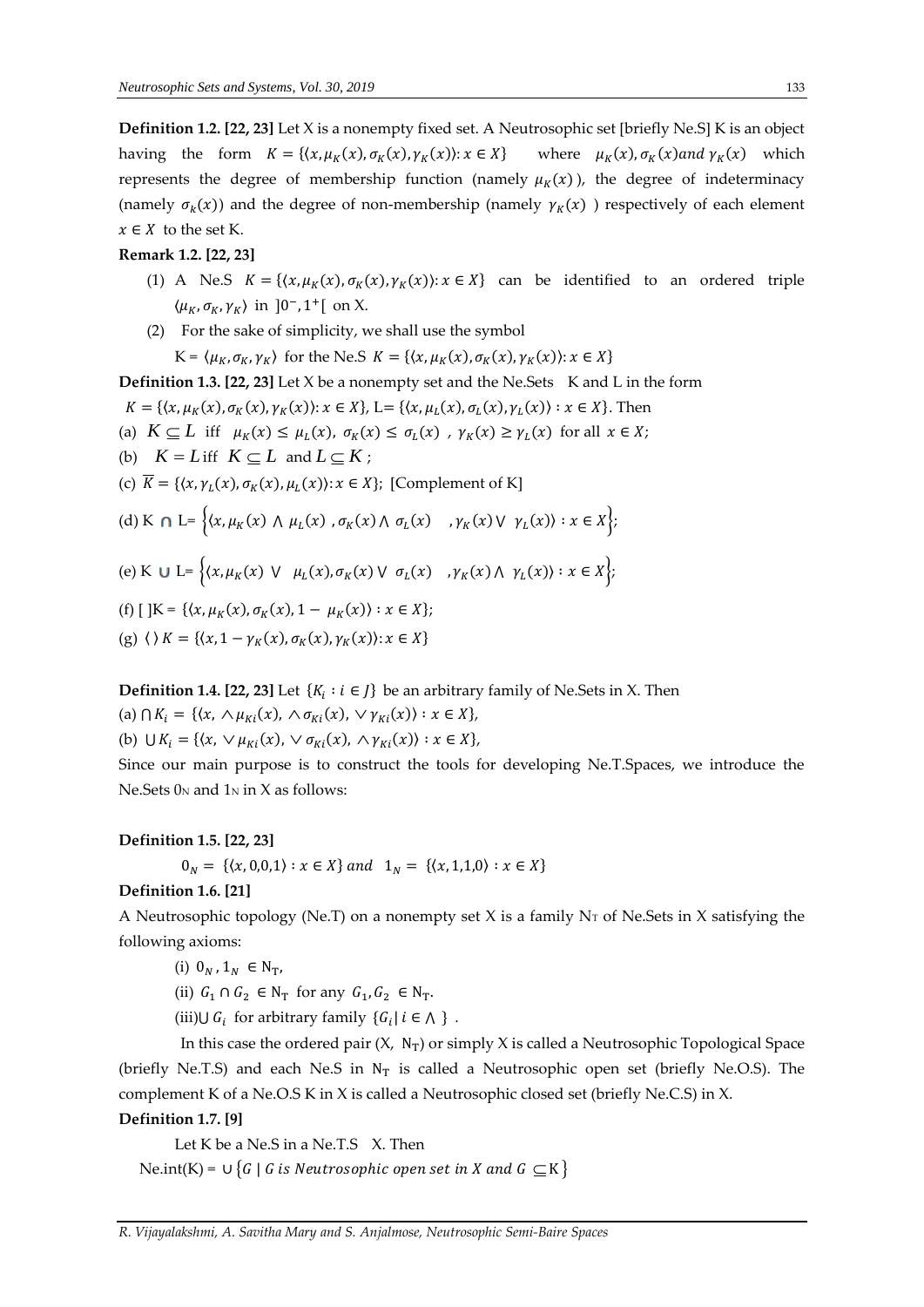is called the Neutrosophic interior of K;

Ne.cl(K) = ∩ {G | G is Neutrosophic closed set in X and G  $\supseteq$  K }

is called the Neutrosophic closure of K.

**Definition 1.8**: [13] A Ne.S K in a Ne.T.S X is said to a Neutrosophic Semi Open set (Ne.S.O.S) if

 $K\subseteq Necl(Ne.\text{int}(K))$  and Neutrosophic Semi Closed set (Ne.S.C.S) if  $Ne.\text{int}(Necl(K))\!\subseteq\!K$  .

**Definition 1.9:[13]** Let K be a Ne.S in a Ne.T.S X. Then

Ne.S.int(K) = ∪ {G | G is Neutrosophic semi open set in X and G  $\subseteq$  K }

is called the Neutrosophic semi interior of K;

Ne.S.cl(K) = ∩ {G | G is Neutrosophic semi closed set in X and G  $\supseteq$  K }

is called the Neutrosophic semi closure of K;

**Result: 1.9** Let K be a Ne.S in a Ne.T.S X. Then

 $N$ e.S.cl(*K*) =  $K \cup Ne$ .int(*Ne.cl*(*K*))

 $N$ e.S.int(*K*) =  $K \cap Necl(Ne.int(K))$ 

## **2. Neutrosophic Semi-nowhere dense sets**

**Definition 2.1** A Ne.S K in Ne.T.S  $(X, N_T)$  is called Neutrosophic semi nowhere dense (briefly Ne.S.N.D) if there exists no non-zero Ne.S.O.S L in  $(X; N_T)$  such that  $L \subset Ne.S.cl(K)$ . That is  $Ne.S.$  int(*Ne.S.cl*(*K*)) =  $0<sub>N</sub>$ 

**Example 2.1** Let  $X = \{k, l\}$ . Define the Ne.S K, L and M on X as follows:

$$
K = \left\langle x, \left( \frac{k}{0.3}, \frac{l}{0.6} \right), \left( \frac{k}{0.5}, \frac{l}{0.2} \right), \left( \frac{k}{0.4}, \frac{l}{0.5} \right) \right\rangle
$$
  

$$
L = \left\langle x, \left( \frac{k}{0.2}, \frac{l}{0.5} \right), \left( \frac{k}{0.6}, \frac{l}{0.3} \right), \left( \frac{k}{0.7}, \frac{l}{0.1} \right) \right\rangle
$$

Then the families  $N_T = \{0_N, 1_N, K, L, K \cup L, K \cap L\}$  is Ne.T on X. Thus  $(X, N_T)$  is a Ne.T.S. Now the sets

 $K, L, K \cup L$  are Ne.S.N.D set

**Proposition 2.1.** If K is a Ne.S.N.D set in  $(X; N_T)$ , then  $K$  is a Ne.S.D set in  $(X, T)$ 

**Proposition 2.2.** Let K be a set. If K is a Ne.S.C.S in  $(X, N_T)$  with Ne.S.int $(K) = 0_N$ , then K is a Ne.S.N.D set in  $(X; N_T)$ .

**Definition 2.2.** Let K be a Neutrosophic semi first category set (Ne.S.F.C.) in  $(X, N_T)$ . Then K is

called a Neutrosophic residual set in  $(X; N_T)$ .

**Proposition 2.3**. The complement of a Ne.S.N.D. set in a Ne.T.S  $(X, N_T)$  need not be Ne.S.N.D. set.

**Proof:** For, in example 2.1,  $K$  is a Ne.S.N.D. set in  $(X, N_T)$  whereas K is not a Ne.S.N.D. set in  $(X, N_T)$ .

**Proposition 2.4.** If K & L are Ne.S.N.D. sets in a Ne.T.S (X, N<sub>T</sub>), then K∪ *L* need not be Ne.S.N.D. set in

 $(X, N_T)$ .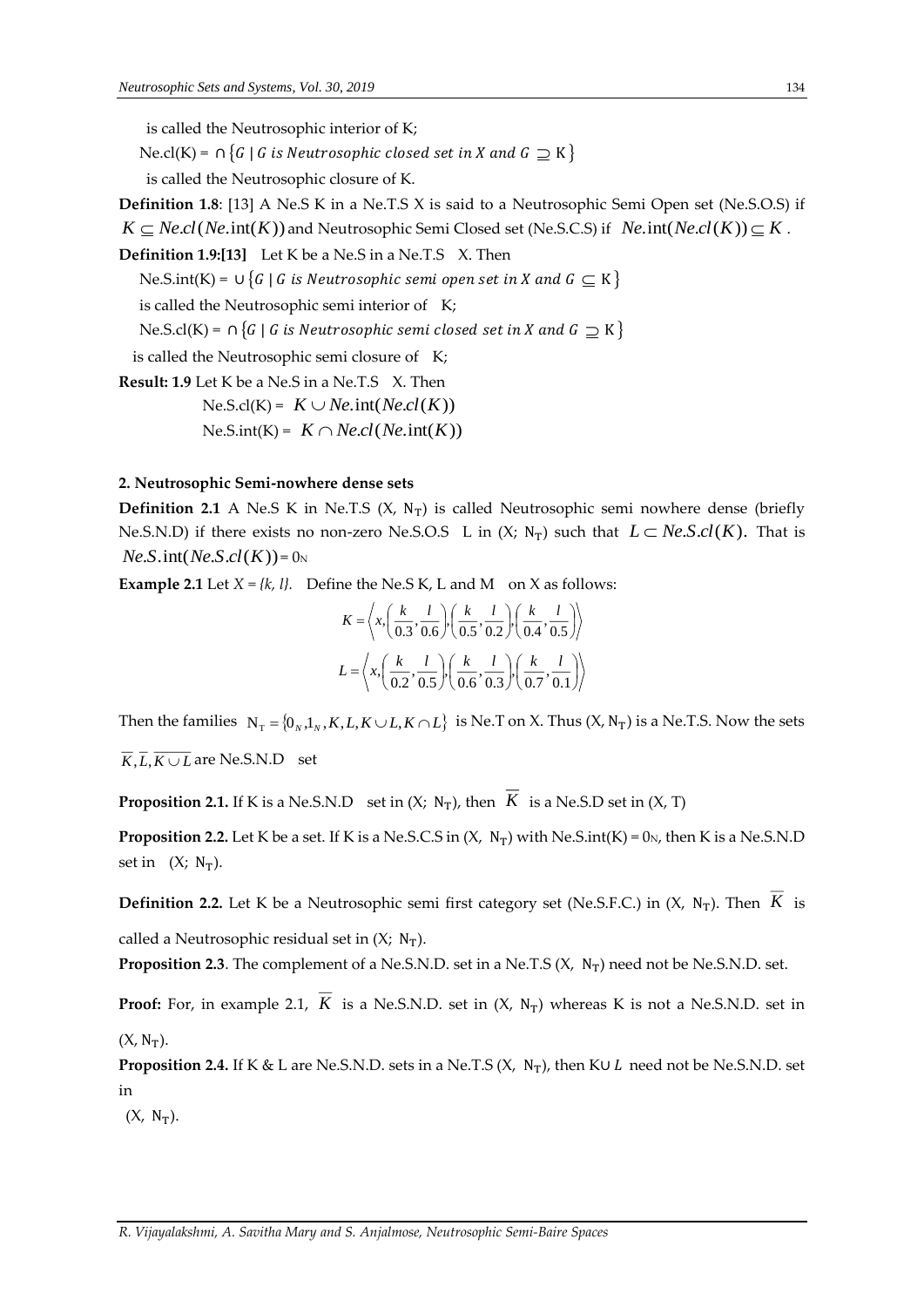**Proof:** For, in example 2.1,  $K \& L$  is Ne.S.N.D. sets in (X, N<sub>T</sub>). But *k* implies that

 $N$ e.S.int(Ne.S.cl( $K \cup L$ )  $\neq 0$ <sub>N</sub>. Therefore union of Ne.S.N.D. sets need not be Ne.S.N.D. set in (X,  $N_T$ ).

**Proposition 2.5:** If the Ne.Sets K and L are Ne.S.N.D. sets in a Ne.T.S (X, N<sub>T</sub>) then K∩ L is a Ne.S.N.D. set in  $(X, N_T)$ .

**Proof:** Let the fuzzy sets K and L be Ne.S.N.D. sets in  $(X, N_T)$ . Now Ne.S.int (Ne.S.cl  $(K \cap L)$ ) ⊆

Ne.S.int (Ne.S.cl (K))  $\cap$  Ne.S.int (Ne.S.cl (L)) = 0<sub>N</sub>  $\cap$  0<sub>N</sub> (since Ne.S.int (Ne.S.cl (K)) = 0<sub>N</sub> and

Ne.S.int( Ne.S.cl(B)) = 0<sub>N</sub>). That is, Ne.S.int( Ne.S.cl (K∩ L) = 0<sub>N</sub>. Hence (K∩ L) is a Ne.S.N.D. set in  $(X, N_T)$ .

**Proposition 2.6:** If K is a Ne.S.N.D. set in a Ne.T.S  $(X, N_T)$  then Ne. S.int  $(K) = 0_N$ .

**Proof:** Let K be a Ne.S.N.D. set in (X, N<sub>T</sub>). Then, we have Ne.S.int (Ne.S.cl (K)) = 0<sub>N</sub>. Now K  $\subseteq$ Ne.S.cl (K) we have Ne.S.int (K)  $\subseteq$  Ne.S.int (Ne.S.cl (K)) = 0<sub>N</sub>. Hence Ne.S.int (K) = 0<sub>N</sub>

#### **Proposition 2.7:**

If K is a Ne.S.N.D. set in a Ne.T.S.  $(X, N_T)$  then Ne.int (Ne.S.cl  $(K)$ ) = 0.

**Proof:** Let K be a Ne.S.N.D. sets in  $(X, N_T)$ . Then, we have Ne.int (Ne.cl  $(K)$ ) = 0<sub>N</sub> and Ne.int  $(K)$  = 0<sub>N</sub>. Now Ne.S.cl (K) = K, since K is fuzzy semi-closed set in  $(X, N_T)$  implies that Ne.int (Ne.S.cl(K))  $=$ Ne.int (K) = 0<sub>N</sub>. Hence Ne.int (Ne.S.cl (K)) = 0<sub>N</sub>.

**Proposition 2.8:** If K is a Ne.S.N.D. set and L is any Ne.Set in a Ne.T.S.  $(X, N_T)$ , then  $(K \cap L)$  is a Ne.S.N.D. set in  $(X, N_T)$ .

**Proof:** Let K be a Ne.S.N.D. set in  $(X, N_T)$ . Then, Ne.S.int  $(Ne.S.cI(K)) = 0$ . Now Ne.S.int  $(Ne.S.cI(K))$ 

 $(K \cap L)$ )  $\subseteq$  Ne.S.int (Ne.S.cl (K))  $\cap$  Ne.S.int (Ne.S.cl (L))  $\subseteq$  0<sub>N</sub>  $\cap$  Ne.S.int (Ne.S.cl (L)) = 0<sub>N</sub>. That is,

Ne.S.int (Ne.S.cl (K∩ L) = 0<sub>N</sub>. Hence (K∩ L) is a Ne.S.N.D. set in (X, N<sub>T</sub>).

**Definition 2.3** A Ne.S. K in Ne.T.S.  $(X; N_T)$  is called Neutrosophic semi dense(Ne.S.D.) if there

exists no Ne.S.C.set L in (X;  $\, \mathrm{N_T})$  such that  $\, \, K \subset L \subset 1_{_N}$  .That is  $\, \, Ne.S.cl(K)$   $=$   $\, \mathrm{l}_N$ 

**Proposition2.9** If K is a Ne.S.D. and Ne.S.O. set in a Ne.T.S.  $(X, N_T)$  and if L  $\subseteq 1$  - K then L is a Ne.S.N.D. set in  $(X, N_T)$ .

**Proof:** Let K be a Ne.S.D. set in  $(X, N_T)$ . Then we have Ne.S.cl  $(K) = 1_N$  and Ne.S.int  $(K) = K$ . Now L  $\subseteq$  1-K implies that Ne.S.cl (L)  $\subseteq$  Ne.S.cl (1 - K). Then Ne.S.cl (L)  $\subseteq$  1- Ne.S.int (K) = 1 - K. Hence Ne.S.cl (L)  $\subseteq$  (1 - K), which implies that Ne.S.int (Ne.S.cl (L))  $\subseteq$  Ne.S.int(1- K) = 1-Ne.S.cl (K) = 1  $-1 = 0$ N. That is, Ne.S.int( Ne.S.cl (L) )= 0N. Hence L is a Ne.S.N.D. set in  $(X, N_T)$ .

**Proposition 2.10:** If K is a Ne.S.N.D. set in a Ne.T.S.  $(X, N_T)$ , then 1 - K is a Ne.S.D. set in  $(X, N_T)$ . **Proof:** Let K b e a Ne.S.N.D. set in  $(X, N_T)$ . Then, Ne.S.int (Ne.S.cl(K) = 0<sub>N</sub>. Now K  $\subseteq$  Ne.S.cl (K) implies that Ne.S.int(K)  $\subseteq$  Ne.S.int (Ne.S.cl(K) = 0<sub>N</sub>. Then Ne.S.int (K) = 0<sub>N</sub> and Ne.S.cl(1 - K) = 1 – Ne.S.int(K) =  $1 - 0<sub>N</sub>$  = 1<sub>N</sub> and hence 1 - K is a fuzzy semi-dense set in (X, N<sub>T</sub>).

**Proposition 2.11:** If K is a Ne.S.N.D. set in a Ne.T.S.  $(X, N_T)$ , then Ne.S.cl  $(K)$  is also a Ne.S.N.D. set in  $(X, N_T)$ .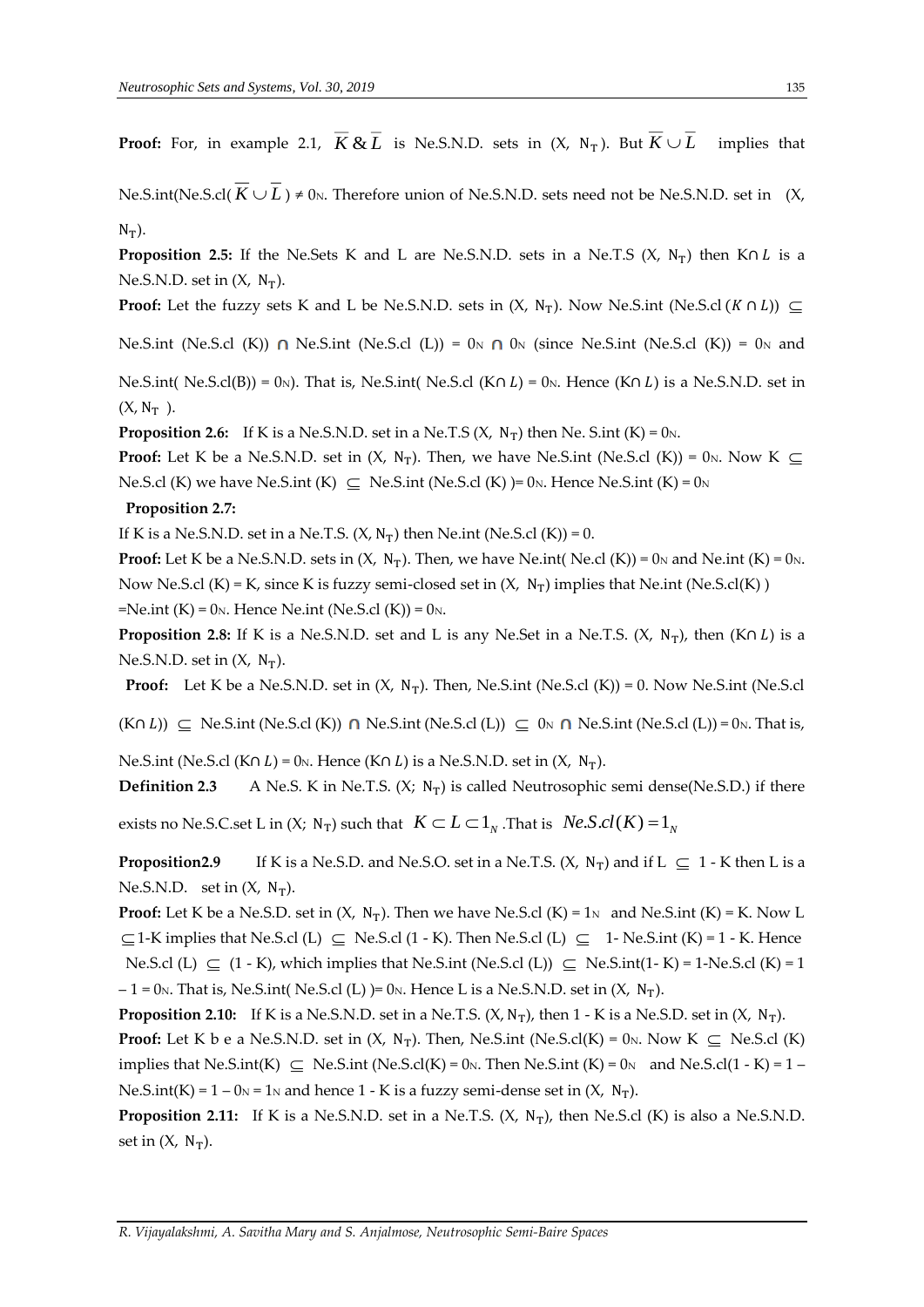**Proof:** Let K be a Ne.S.N.D. set in  $(X, N_T)$ . Then, Ne.S.int (Ne.S.cl  $(K) = 0_N$ . Now Ne.S.cl  $(Ne.S.d(K)) =$ Ne.S.cl (K). Hence Ne.S.int (Ne.S.cl (Ne.S.cl (K))) = Ne.S.int (Ne.S.cl (K)) = 0 $N$ . Therefore Ne.S.cl (K) is also a Ne.S.N.D. set in  $(X, N_T)$ .

**Proposition 2.12:** If K is a Ne.S.N.D. set in a Ne.T.S.  $(X, N_T)$ , then  $1 - Ne.S.C$  (K) is a Ne.S.D. set in  $(X, N_T)$ .

**Proof:** Let K be a Ne.S.N.D. set in  $(X, N_T)$ . Then, by proposition 2.11, Ne.S.cl  $(K)$  is a Ne.S.N.D. set in  $(X, T)$ . Also by proposition 2.10, 1 – Ne.S.cl  $(K)$  is a Ne.S.D. set in  $(X, N_T)$ .

**Proposition 2.13:** Let K be a Ne.S.D. set in a Ne.T.S.  $(X, N_T)$ . If L is any Ne. set in  $(X, N_T)$ , then L is a Ne.S.N.D. set in  $(X, N_T)$  if and only if K∩ *L* is a Ne.S.N.D. set in  $(X, N_T)$ .

**Proof:** Let L be a Ne.S.N.D. set in  $(X, N_T)$ . Then, Ne.S.int (Ne.S.cl  $(L) = 0_N$ . Now Ne.S.int (Ne.S.cl

 $(K \cap L)$ )  $\subseteq$  Ne.S.int (Ne.S.cl (K)  $\cap$  Ne.S.int (Ne.S.cl (L))  $\subseteq$  Ne.S.int (Ne.S.cl (K))  $\cap$  0<sub>N</sub> = 0<sub>N</sub>. That is,

Ne.S.int( Ne.S.cl (K∩ L)) = 0<sub>N</sub>. Hence (K∩ L) is a Ne.S.N.D. set in (X, N<sub>T</sub>). Conversely, let (K∩ L) be a Ne.S.N.D. set in  $(X, N_T)$ . Then Ne.S.int Ne.S.cl  $(K \cap L) = 0_N$ . Then, Ne.S.int ( Ne.S.cl  $(K)$ ) ∩ Ne.S.int (

Ne.S.cl(L)) = 0<sub>N</sub>. Since K is a Ne.S.D. set in  $(X, N_T)$ , Ne.S.cl  $(K) = 1_N$ . Then, Ne.S.int  $(1_N) \cap N$ e.S.int

(Ne.S.cl (L) )= 0<sub>N</sub>. That is, (1<sub>N</sub>)  $\cap$  Ne.S.int (Ne.S.cl (L)) = 0<sub>N</sub>. Hence Ne.S.int (Ne.S.cl (L)) = 0<sub>N</sub>, which means that L is a Ne.S.N.D. set in  $(X, N_T)$ .

#### **3. Neutrosophic Semi Baire Spaces**

**Definition 3.1.** Let  $(X, N_T)$  be a Ne.T.S. A Ne. Set K in  $(X, N_T)$  is called Neutrosophic semi first category(Ne.S.F.C.) if  $A = \bigcup_{n=1}^{\infty}$  $\bigcup_{i=1} A_i$  where A<sub>i</sub>'s are Ne.S.N.D. sets in  $(X, N_T)$ . Any other Ne. set in  $(X, K_T)$ 

 $N_T$ ) is said to be of Neutrosophic semi second category(Ne.S.S.C.).

**Example 3.1:** Let  $X = \{k, l\}$ . Define the Ne. set K, L, M and N on X as follows:

$$
K = \left\langle x, \left( \frac{k}{0.6}, \frac{l}{0.6}, \frac{m}{0.5} \right), \left( \frac{k}{0.6}, \frac{l}{0.6}, \frac{m}{0.5} \right), \left( \frac{k}{0.3}, \frac{l}{0.3}, \frac{m}{0.3} \right) \right\rangle
$$
  
\n
$$
L = \left\langle x, \left( \frac{k}{0.6}, \frac{l}{0.6}, \frac{m}{0.5} \right), \left( \frac{k}{0.6}, \frac{l}{0.6}, \frac{m}{0.6} \right), \left( \frac{k}{0.3}, \frac{l}{0.3}, \frac{m}{0.4} \right) \right\rangle
$$
  
\n
$$
M = \left\langle x, \left( \frac{k}{0.3}, \frac{l}{0.3}, \frac{m}{0.4} \right), \left( \frac{k}{0.3}, \frac{l}{0.3}, \frac{m}{0.4} \right), \left( \frac{k}{0.7}, \frac{l}{0.7}, \frac{m}{0.5} \right) \right\rangle
$$
  
\n
$$
N = \left\langle x, \left( \frac{k}{0.3}, \frac{l}{0.3}, \frac{m}{0.3} \right), \left( \frac{k}{0.3}, \frac{l}{0.3}, \frac{m}{0.3} \right), \left( \frac{k}{0.7}, \frac{l}{0.7}, \frac{m}{0.7} \right) \right\rangle
$$

Then the families  $N_T = \{0_N, 1_N, K, L\}$  is Ne.T. on X. Thus  $(X, N_T)$  is a Ne.T.S.. Now the sets

 $\overline{K},\overline{L},M,N$  are Ne.S.N.D. set and  $\left[\overline{K}\cup \overline{L} \cup M \cup N\right] = \overline{L}$  is Ne.S.F.C. set in (X, N<sub>T</sub>)

**Definition 3.2:** Let K be a Ne.S.F.C. set in a Ne..S.  $(X, N_T)$ . Then 1 - K is called a Neutrosophic semi-residual (Ne.S.R.) set in  $(X, N_T)$ .

**Proposition 3.1:** If K is a Ne.S.F.C. set in a Ne.T.S.  $(X, N_T)$ , then  $1-K = \bigcap_{i=1}^{n}$  $\bigcap_{i=1}^k K_i$ , where Ne.S.cl(L<sub>i</sub>) = 1<sub>N</sub>.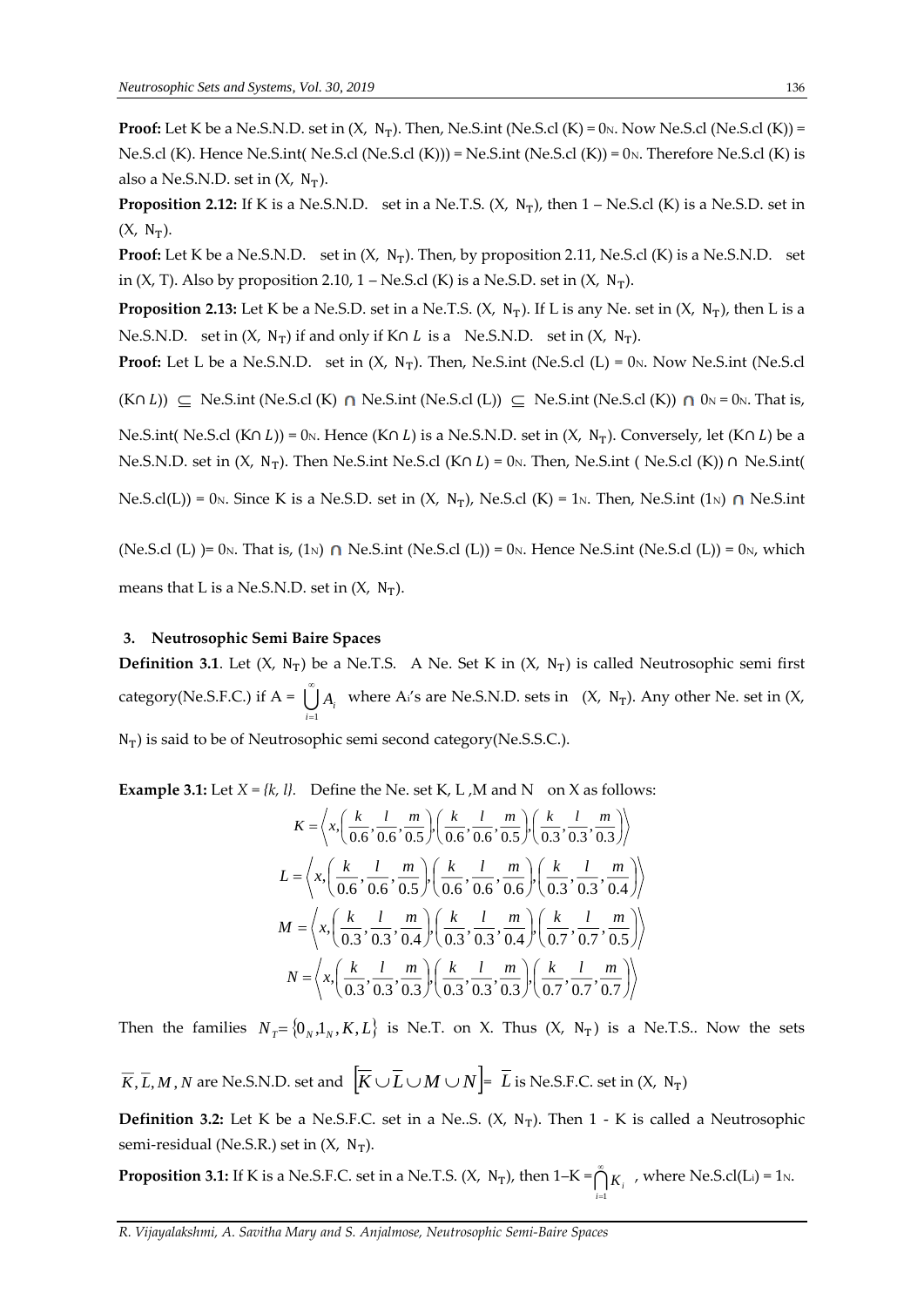**Proof:** Let K be a Ne.S.F.C. set in  $(X, N_T)$ . Then we have  $K = \bigcup_{n=1}^{\infty}$  $\bigcup_{i=1}$  *K*<sub>*i*</sub>  $\bigcup$  *K*<sub>*i*</sub>  $\bigcup$  *K*<sub>*i*</sub>  $\bigcup$  *K*<sub>*i*</sub>  $\bigcup$  *K*<sub>*i*</sub>  $\bigcup$  *K*<sub>*i*</sub>  $\bigcup$  *K*<sub>*i*</sub>  $\bigcup$  *K*<sub>*i*</sub>  $\bigcup$  *K*<sub>*i*</sub>  $\bigcup$  *K*<sub>*i*</sub>  $\bigcup$  *K*<sub>*i*</sub>  $\bigcup$  *K*<sub>*i*</sub>  $\bigcup$  *K*<sub>*i*</sub>  $\bigcup$  *K*<sub>*i*</sub>  $\bigcup$ 

(X, N<sub>T</sub>). Now 1– K = 
$$
\bigcap_{i=1}^{\infty} K_i
$$
. Let  $L_i = 1 - K_i$ . Then 1-K =  $\bigcap_{i=1}^{\infty} L_i$ . Since  $K_i$ 's are Ne.S.N.D. sets in

(X, N<sub>T</sub>), by proposition 2.10, we have 1-K 's are Ne.S.D. sets in (X, N<sub>T</sub>). Hence Ne.S.cl ( $L<sub>i</sub>$ ) = Ne.S.cl

$$
(1 - K_i)
$$
 =1<sub>N</sub>. Therefore we have 1-K =  $\bigcap_{i=1}^{\infty} L_i$  where Ne.S. $cl$  ( $L_i$ ) = 1<sub>N</sub>.

**Definition 3.3**: A Ne.T.S.  $(X, N_T)$  is called a Ne.S.F.C. space if the Ne. set 1<sub>N</sub> is a Ne.S.F.C. set in  $(X, N_T)$  $N_T$ ). That is,  $1_N = \bigcup_{n=1}^{\infty}$ .  $\bigcup_{i=1}$  *K<sub>i</sub>* where K<sub>i</sub>'s are Ne.S.N.D. sets in  $(X, N_T)$ . Otherwise  $(X, N_T)$  will be called a

Ne.S.S.C. space.

**Proposition 3.2:** If K is a Ne.S.C. set in a Ne.T.S.  $(X, N_T)$  and if Ne.S.int  $(K) = 0_N$ , then K is a NeS.N.D. set in  $(X, N_T)$ .

**Proof:** Let K be a Ne.S.C. set in  $(X, N_T)$ . Then we have Ne.S.cl  $(K) = K$ . Now Ne.S.int (Ne.S.cl  $(K) =$ Ne.S.int (K) and Ne.S.int (K) =  $0<sub>N</sub>$ , implies that Ne.S.int (Ne.S.cl(K))=  $0<sub>N</sub>$ . Hence K is a Ne.S.N.D. set in  $(X, N_T)$ .

**Definition 3.4:** Let  $(X, N_T)$  be a Ne.T.S.. Then  $(X, N_T)$  is called a Neutrosophic semi-Baire space(Ne.S.B.) if Ne.S.int [ $\bigcup^{\infty}$ *i*=1  $K_i$  ] = 0<sub>N</sub>, where  $K_i$  's are Ne.S.N.D. sets in  $(X, N_T)$ .

**Example 3.2:** Let  $X = \{k, l\}$ . Define the Ne. set k, L, M and N on X as follows:

$$
K = \left\langle x, \left( \frac{k}{0.6}, \frac{l}{0.6}, \frac{m}{0.5} \right), \left( \frac{k}{0.6}, \frac{l}{0.6}, \frac{m}{0.5} \right), \left( \frac{k}{0.3}, \frac{l}{0.3}, \frac{m}{0.3} \right) \right\rangle
$$
  
\n
$$
L = \left\langle x, \left( \frac{k}{0.6}, \frac{l}{0.6}, \frac{m}{0.5} \right), \left( \frac{k}{0.6}, \frac{l}{0.6}, \frac{m}{0.6} \right), \left( \frac{k}{0.3}, \frac{l}{0.3}, \frac{m}{0.4} \right) \right\rangle
$$
  
\n
$$
M = \left\langle x, \left( \frac{k}{0.3}, \frac{l}{0.3}, \frac{m}{0.4} \right), \left( \frac{k}{0.3}, \frac{l}{0.3}, \frac{m}{0.4} \right), \left( \frac{k}{0.7}, \frac{l}{0.7}, \frac{m}{0.5} \right) \right\rangle
$$
  
\n
$$
N = \left\langle x, \left( \frac{k}{0.3}, \frac{l}{0.3}, \frac{m}{0.3}, \left( \frac{k}{0.3}, \frac{l}{0.3}, \frac{m}{0.3}, \frac{l}{0.3}, \frac{m}{0.7} \right), \left( \frac{k}{0.7}, \frac{l}{0.7}, \frac{m}{0.7} \right) \right\rangle
$$

Then the families  $N_T = \{0_N, 1_N, K, L\}$  is Ne.T. on X. Thus  $(X, N_T)$  is a Ne.T.S.. Now the sets

 $\overline{K}$  ,  $\overline{L}$  ,  $M$  ,  $N$  are Ne.S.N.D. set and  $\left[\overline{K}\cup \overline{L}\cup M\cup N\right]$ =Ne.S.int (  $\overline{L}$  ) = 0<sub>N</sub> is Ne.S.B. space.

**Example 3.3:** Let  $X = \{k, l\}$ . Define the Ne.Sets K, L and M on X as follows:

$$
K = \left\langle x, \left( \frac{k}{0.3}, \frac{l}{0.6} \right), \left( \frac{k}{0.5}, \frac{l}{0.2} \right), \left( \frac{k}{0.4}, \frac{l}{0.5} \right) \right\rangle
$$
  

$$
L = \left\langle x, \left( \frac{k}{0.2}, \frac{l}{0.5} \right), \left( \frac{k}{0.6}, \frac{l}{0.3} \right), \left( \frac{k}{0.7}, \frac{l}{0.1} \right) \right\rangle
$$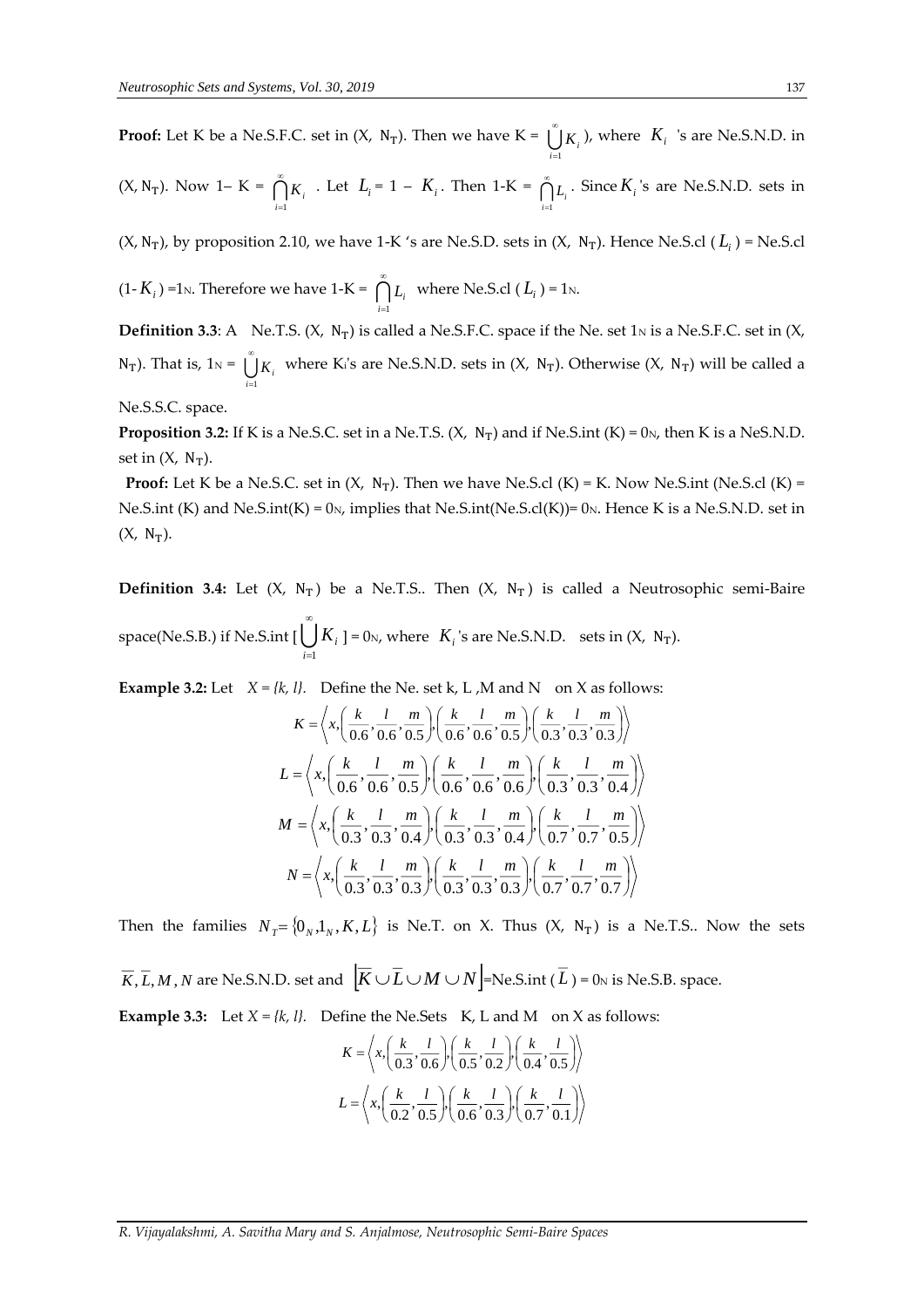Then the families  $N_T = \{0_N, 1_N, K, L, K \cup L, K \cap L\}$  is Ne.T on X. Thus  $(X, N_T)$  is a Ne.T.S. Now the sets

 $K, L, K \cup L$  are Ne.S.N.D set and Ne.S.int( $K \cup L \cup (K \cup L)$ ) =  $Ne.S.\text{int}(K \cap L) \neq 0_N$ . Hence the

Ne.T.S.  $(X, N_T)$  is not Ne.S.B. space.

**Proposition 3.3:`** If Ne.S.int (  $\bigcup_{i=1}^k K_i$  ), = 0<sub>N</sub>, where Ne.S.int (K<sub>i</sub>) = 0<sub>N</sub> and K<sub>i</sub> 's are Ne.S.C. sets in a

Ne.T.S.  $(X, N_T)$ , then  $(X, N_T)$  is a Ne.S.B. space.

**Proof:** Let K<sub>i</sub> 's be Ne.S.C. sets in  $(X, N_T)$ . Since Ne.S.int  $(K_i) = 0_N$ , by proposition 3.2, the K<sub>i</sub> 's are Ne.S.N.D. sets in  $(X, N_T)$ . Therefore we have Ne.S.int  $\left(\bigcup_{i=1}^{\infty} K_i\right) = 0_N$ , where K<sub>i</sub> 's are fuzzy  $=1$ *i*

semi-nowhere dense sets in  $(X, N_T)$ . Hence  $(X, N_T)$  is a Ne.S.B. space.

#### **Proposition 3.4:**

If Ne.S.cl( $\bigcap_{i=1}^{\infty} (K_i)$ ) = 1<sub>N</sub>, where K<sub>i</sub>'s are Ne.S.D. and Ne.S.O. sets in a Ne.T.S. (X, N<sub>T</sub>), then (X, N<sub>T</sub>) is a  $=1$ 

# Ne.S.B. space.

# **Proof:**

Now Ne.S.cl  $(\bigcap_{i=1}^{\infty} (K_i))$  $\bigcap_{i=1}^{\infty} (K_i)$ ) = 1<sub>N</sub> implies that 1-Ne.S.cl ( $\bigcap_{i=1}^{\infty} (K_i)$  $\bigcap_{i=1}^{\infty}(K_i)$  = 0<sub>N</sub>. Then we have

Ne.S.int  $(1-\overset{\circ}{\bigcap})$  $\bigcap_{i=1}^{\infty} K_i$ ) = 0<sub>N</sub>, which implies that Ne.S.int ( $\bigcup_{i=1}^{\infty} 1 - K_i$ )  $\int_{i=1}^{\infty}$   $1 - K_i$ ) = 0<sub>N</sub>. Since K<sub>i</sub>'s are Ne.S.D. sets in  $(X, N_T)$ ,

Ne.S.cl (K<sub>i</sub>) = 1<sub>N</sub> and Ne.S.int(1-K<sub>i</sub>) = 1-Ne.S.cl (K<sub>i</sub>) = 1-1<sub>N</sub> = 0<sub>N</sub>. Hence we have Ne.S.int ( $\bigcup_{i=1}^{\infty} (1 - K_i)$ ) =

0<sub>N</sub>, where Ne.S.int (1- K<sub>i</sub>) = 0 and (1- K<sub>i</sub>)'s are Ne.S.C. sets in (X, N<sub>T</sub>). Then, by proposition 3.3, (X, N<sub>T</sub>) is a Ne.S.B. space.

**Proposition 3.5:** Let (X,  $N_T$ ) be a Ne.T.S. The  $\bigcup^{\infty}$  $\bigcup_{i=1}^k K_i$  n the following are equivalent:

- (1).  $(X, N_T)$  is a Ne.S.B. space.
- (2). Ne.S.int  $(K) = 0_N$  for everyone.S.F.C. set K in  $(X, N_T)$ .
- (3). Ne.S.cl (L) =  $1<sub>N</sub>$  for every Ne.S.R. set in (X, N<sub>T</sub>).

**Proof:** (1)  $\rightarrow$  (2). Let K be a Ne.S.F.C. set in (X, N<sub>T</sub>). Then K =  $\bigcup_{i=1}^{\infty}$  $\bigcup_{i=1} K_i$ , where K<sub>i</sub>'s are Ne.S.N.D. sets in

 $(X, N_T)$ . Now Ne.S.int  $(K)$  = Ne.S.int  $(\bigcup_{i=1}^{n}$  $\bigcup_{i=1} K_i$ ) = 0<sub>N</sub> (since (X, N<sub>T</sub>) is a Ne.S.B. space). Therefore

 $Ne.S.int(K) = 0_N$ .

(2)  $\rightarrow$  (3). Let L be a Ne.S.R. set in (X, N<sub>T</sub>). Then 1-L is a Ne.S.F.C set in (X, N<sub>T</sub>). By hypothesis, Ne.S.int (1-L) =  $0<sub>N</sub>$  which implies that 1- Ne.S.cl (L) =  $0<sub>N</sub>$ . Hence we have Ne.S.cl  $(L) = 1_N$ .

(3)→ (1). Let K be a Ne.S.F.C.set in  $(X, N_T)$ . Then K =  $\bigcup_{i=1}^{\infty} K_i$  where K<sub>i</sub>'s are Ne.S.N.D.sets in  $(X, N_T)$ . 1 $i=1$ 

K is a Ne.S.R. set in  $(X, N_T)$ . Since K is a Ne.S.F.C. set in  $(X, N_T)$ , By hypothesis, we have Ne.S.cl (1-

*i*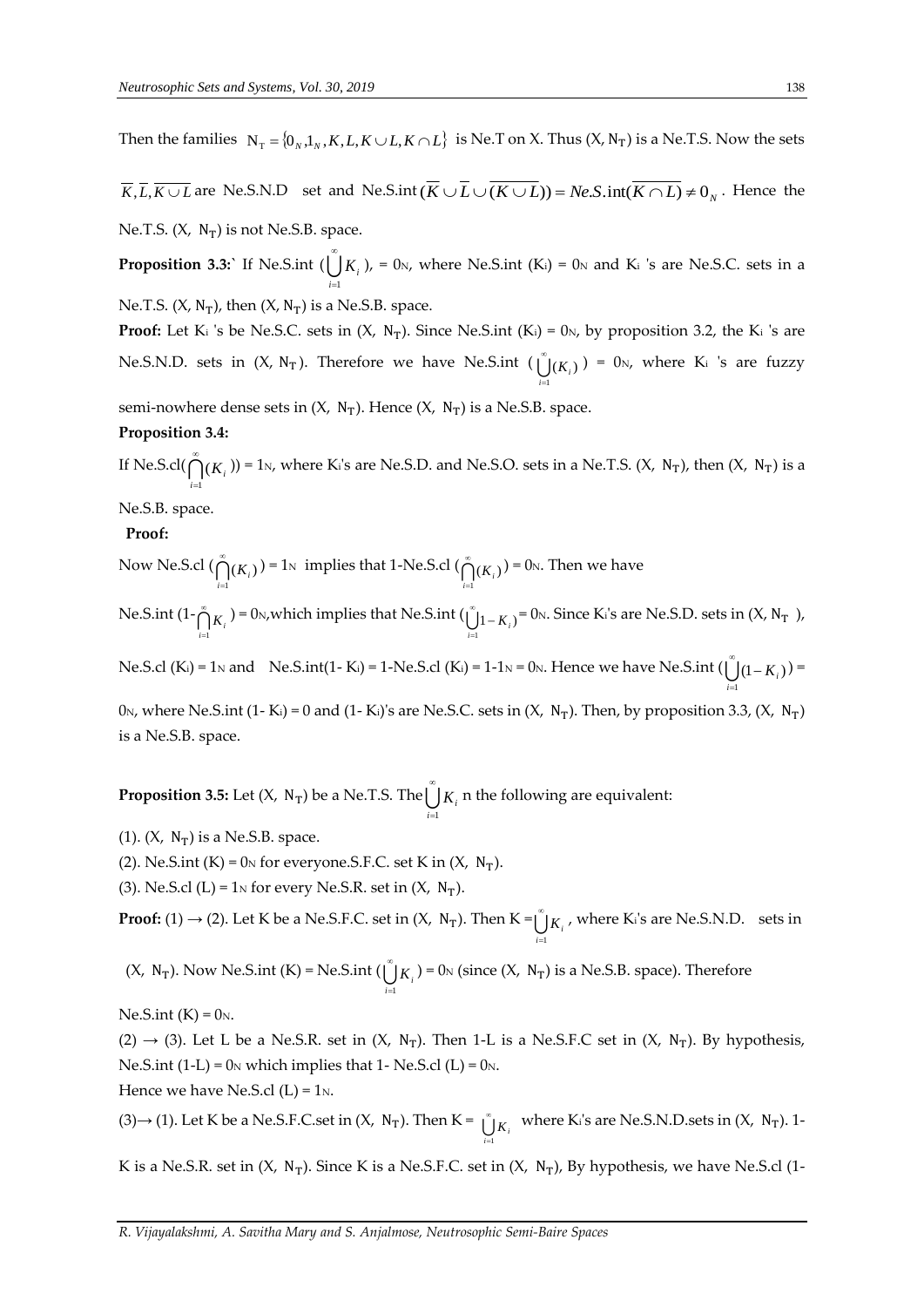K) = 1<sub>N</sub>. Then 1-Ne.S.int (K) = 1<sub>N</sub>, which implies that Ne.S.int (K) = 0<sub>N</sub>. Hence Ne.S.int ( $\bigcup_{i=1}^{\infty} K_i$ ) = 0<sub>N</sub>  $i=1$ 

where K<sub>i</sub>'s are Ne.S.N.D. sets in  $(X, N_T)$ . Hence  $(X, N_T)$  is a Ne.S.B. space.

**Proposition 3.6:** If a fuzzy topological space  $(X, N_T)$  is a Ne.S.B. space, then  $(X, N_T)$  is a Ne.S.S.C.space.

**Proof:** Let  $(X, N_T)$  be a Ne.S.B. space. Then Ne.S.int  $(\bigcup_{i=1}^{n} S_i)^T$  $\bigcup_{i=1} K_i$ ) = 0<sub>N</sub> where K<sub>i</sub>'s are Ne.S.N.D. sets in  $(X,$ 

N<sub>T</sub>). Then  $\bigcup^{\infty}$  $\bigcup_{i=1}^{\infty} K_i$  ≠ 1<sub>N</sub>. (Suppose,  $\bigcup_{i=1}^{\infty}$  $\bigcup_{i=1}^{\infty} K_i$  = 1<sub>N</sub> implies that Ne.S.int ( $\bigcup_{i=1}^{\infty} K_i$  $\bigcup_{i=1}^{n} K_i$  ) = Ne.S.int(1<sub>N</sub>) which implies

that  $0_N = 1_N$ , a contradiction). Hence  $(X, N_T)$  is a Ne.S.S.C. space.

**Remarks 3.6:** The converse of the above proposition need not be true. A Ne.S.S.C. space need not be Ne.S.B. space.

**Example 3.4:** Let  $X = \{k, l\}$ . Define the Ne.Sets K and L on X as follows:

$$
K = \left\langle x, \left( \frac{k}{0.3}, \frac{l}{0.6} \right), \left( \frac{k}{0.5}, \frac{l}{0.2} \right), \left( \frac{k}{0.4}, \frac{l}{0.5} \right) \right\rangle
$$
  

$$
L = \left\langle x, \left( \frac{k}{0.2}, \frac{l}{0.5} \right), \left( \frac{k}{0.6}, \frac{l}{0.3} \right), \left( \frac{k}{0.7}, \frac{l}{0.1} \right) \right\rangle
$$

Then the families  $N_T = \{0_N, 1_N, K, L, K \cup L, K \cap L\}$  is Ne.T on X. Thus  $(X, N_T)$  is a Ne.T.S. Now the sets

 $K, L, K \cup L$  are Ne.S.N.D set and  $(K \cup L \cup (K \cup L)) = (K \cap L) \neq 1_N \&$  *Ne.S.* int $(K \cap L) \neq 0_N$ . Hence the Ne.S.S.C. space need not be Ne.S.B.space.

**Proposition 3.7:** If a Ne.T.S.  $(X, N_T)$  is a Ne.S.B. space, then no non-zero Ne.S.O. set in  $(X, N_T)$  is a fuzzy semi-first category set in  $(X, N_T)$ .

**Proof:** Suppose that K is a non-zero Ne.S.O. set in  $(X, N_T)$  such that  $K = \bigcup_{i=1}^{n}$  $\bigcup_{i=1}^{\infty} K_i$ , where K<sub>i</sub> 's are

Ne.S.N.D. sets in  $(X, N_T)$ . Then we have Ne.S.int  $(K)$  = Ne.S.int  $\bigcup_{i=1}^{\infty} K_i$ . Since K is a non-zero Ne.S.O. *i*=1

set in  $(X, N_T)$  Ne.S.int $(K) = K$ . Then Ne.S.int  $(\bigcup_{i=1}^{\infty} K_i)^{i} = K \neq 0$ . But this is a contradiction to  $(X, N_T)$ *i*=1

being a Ne.S.B. space, in which Ne.S.int ( $\bigcup_{i=1}^{\infty} K_i$  ) = 0, where K<sub>i</sub> 's are Ne.S.N.D. sets in (X, N<sub>T</sub>). Hence  $i=1$ 

we must have  $A \neq (\bigcup_{i=1}^{\infty} K_i)^2$ . *i*=1

Therefore no non-zero Ne.S.O. set in  $(X, N_T)$  is a Ne.S.F.C. set in  $(X, N_T)$ .

**Proposition 3.8:** A Ne.S.B. space is a Ne.B. space. For consider the following example:

**Example 3.5:** Let  $X = \{k, l\}$ . Define the Ne. set K, L, M and N on X as follows:

$$
K = \left\langle x, \left( \frac{k}{0.6}, \frac{l}{0.6}, \frac{m}{0.5} \right), \left( \frac{k}{0.6}, \frac{l}{0.6}, \frac{m}{0.5} \right), \left( \frac{k}{0.3}, \frac{l}{0.3}, \frac{m}{0.3} \right) \right\rangle
$$
  

$$
L = \left\langle x, \left( \frac{k}{0.6}, \frac{l}{0.6}, \frac{m}{0.5} \right), \left( \frac{k}{0.6}, \frac{l}{0.6}, \frac{m}{0.6} \right), \left( \frac{k}{0.3}, \frac{l}{0.3}, \frac{m}{0.4} \right) \right\rangle
$$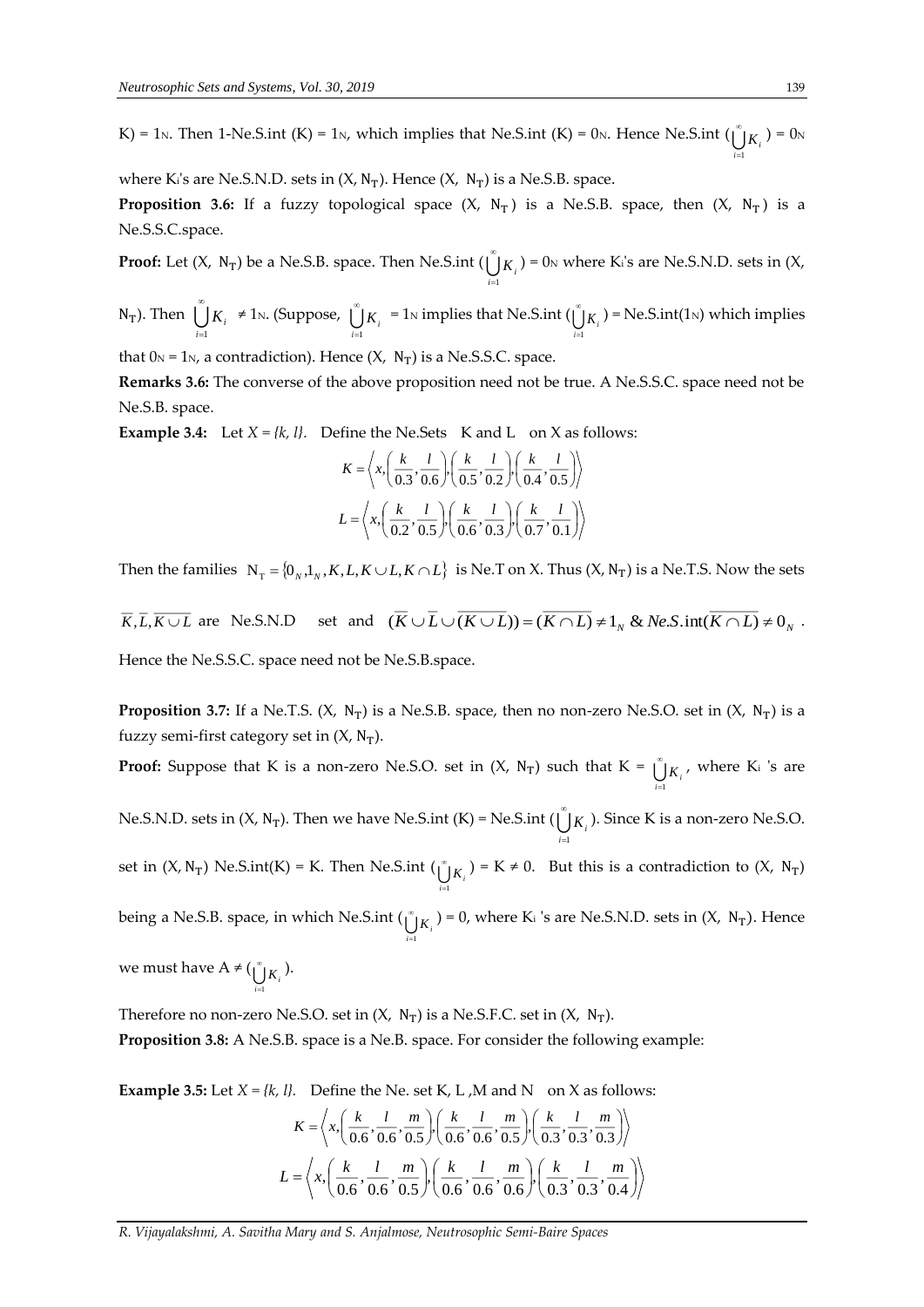$$
M = \left\langle x, \left( \frac{k}{0.3}, \frac{l}{0.3}, \frac{m}{0.4} \right), \left( \frac{k}{0.3}, \frac{l}{0.3}, \frac{m}{0.4} \right), \left( \frac{k}{0.7}, \frac{l}{0.7}, \frac{m}{0.5} \right) \right\rangle
$$
  

$$
N = \left\langle x, \left( \frac{k}{0.3}, \frac{l}{0.3}, \frac{m}{0.3} \right), \left( \frac{k}{0.3}, \frac{l}{0.3}, \frac{m}{0.3} \right), \left( \frac{k}{0.7}, \frac{l}{0.7}, \frac{m}{0.7} \right) \right\rangle
$$

Then the families  $N_T = \{0_N, 1_N, K, L\}$  is Ne.T. on X. Thus  $(X, N_T)$  is a Ne.T.S. Now the sets

*K*, *L*, *M* , *N* are Ne.S.N.D. set and Ne.S.int  $\left[\overline{K} \cup \overline{L} \cup M \cup N\right] =$  Ne.S.int( *L*  $) = 0$ <sub>N</sub> Hence the Ne.T.S.  $(X, N_T)$  is Ne.S.B. space.

Here the sets  $\overline{K}, \overline{L}, M, N$  are Ne.N.D. set and Ne.int $|\overline{K} \cup \overline{L} \cup M \cup N|$  = Ne.int(L) = 0<sub>N</sub> .Hence Ne.S.B. space is a Ne.B. space

#### **Conclusions**

*M* =  $\{A_1\}_{(0.3)}^{\infty}$ ,  $M = \{A_2\}_{(0.3)}^{\infty}$ ,  $A_3\}_{(0.3)}^{\infty}$   $\{A_3\}_{(0.3)}^{\infty}$   $\{A_4\}_{(0.3)}^{\infty}$ ,  $\{A_5\}_{(0.3)}^{\infty}$   $\{A_6\}_{(0.3)}^{\infty}$ ,  $\{A_7\}_{(0.3)}^{\infty}$   $\{A_8\}_{(0.3)}^{\infty}$   $\{A_9\}_{(0.3)}^{\infty}$   $\{A_1\}_{(0.$ Many different forms of closed sets have been introduced over the years. Various interesting problems arise when one considers openness. Its importance is significant in various areas of mathematics and related sciences, : In this paper, we introduced the concept of Neutrosophic Semi Baire spaces in Neutrosophic Topological Spaces. Also we define Neutrosophic Semi-nowhere dense, Neutrosophic Semi-first category and Neutrosophic Semi-second category sets. Some of its characterizations of Neutrosophic Semi-Baire spaces are also studied. This shall be extended in the future Research with some applications

#### **Acknowledgements**

The authors are highly grateful to the Referees for their constructive suggestions.

#### **Conflicts of Interest**

The authors declare no conflict of interest.

#### **References**

- 1. Abdel-Basset, M., Manogaran, G., Gamal, A., & Smarandache, F. (2019). A group decision making framework based on Neutrosophic TOPSIS approach for smart medical device selection*. Journal of medical systems*, 43(2), 38.
- 2. Abdel-Baset, M., Chang, V., & Gamal, A. (2019). Evaluation of the green supply chain management practices: A novel Neutrosophic approach. *Computers in Industry*, 108, 210-220.
- 3. Abdel-Basset, M., Manogaran, G., Gamal, A., & Smarandache, F. (2018). A hybrid approach of Neutrosophic sets and DEMATEL method for developing supplier selection criteria. *Design Automation for Embedded Systems*, 1-22.
- 4. K. Atanassov, lntuitionistic fuzzy sets, V. Sgurev, Ed.,VII ITKR's Session, Sofia (June 1983 Central Sci. and Techn. Library, Bulg. Academy of Sciences, **1984**).
- 5. K. Atanassov, intuitionistic fuzzy sets*, Fuzzy Sets and Systems,* **1986,** *20,* 87-96.
- 6. K. Atanassov, Review and new results on intuitionistic fuzzy sets, *Preprint IM-MFAIS,* , Sofia, **1988**, 1-88.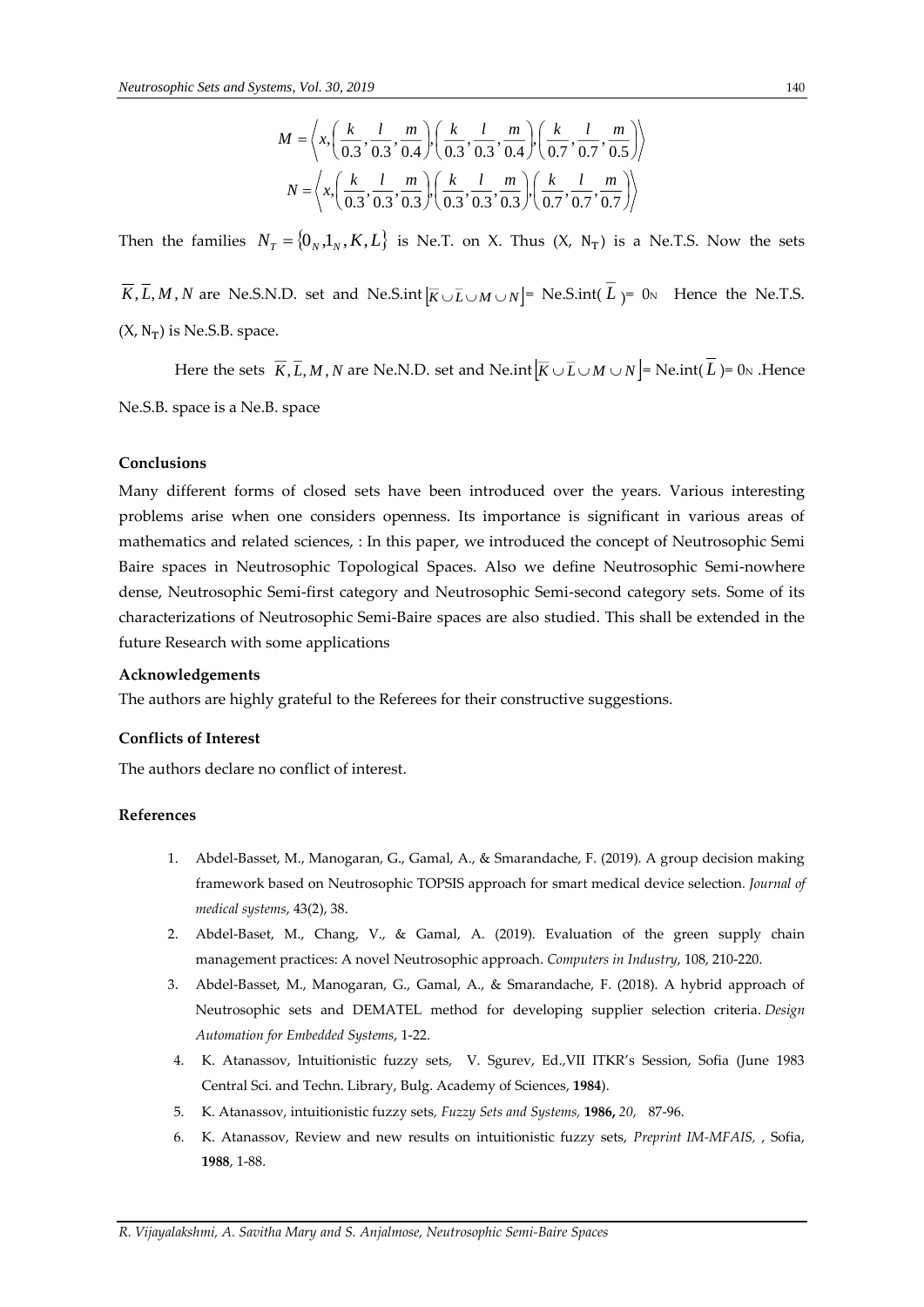- 7. K. Atanassov and S. Stoeva, intuitionistic fuzzy sets, *Polish Syrup. on Interval & Fuzzy Mathematics, Poznan*, August **1983,** 23-26.
- 8. K. Atanassov and S. Stoeva, intuitionistic L-fuzzy sets, *R. Trappl, Ed., Cybernetics and System Research*, Elsevier, Amsterdam, **1984,** *Vol. 2*, 539-540.
- 9. C.L.Chang, Fuzzy topological spaces, *J. Math. Anal. Appl.*, **1968,** *24*, 182-190.
- 10. D. Coker, An introduction to intuitionistic fuzzy topological spaces, *Fuzzy Sets and Systems*., **1997,**  *88*, 81-89.
- 11. R.Dhavaseelan, E.Roja and M.K.Uma, Intuitionistic Fuzzy Resolvable and Intuitionistic Fuzzy Irresolvable spaces, *Scientia Magna* , **2011**,*7*, 59-67.
- 12. R.Dhavaseelan and S.Jafari, Generalized Neutrosophic closed sets, (Submitted).
- 13. R. Dhavaseelan, S. Jafari, C. Ozel and M. A. Al-Shumrani, Generalized Neutrosophic Contra-Continuity(submitted).
- 14. R.Dhavaseelan, R.Narmada Devi and S. Jafari, Characterization of Neutrosophic Nowhere Dense Sets,(Submitted).
- 15. V. Banu priya S.Chandrasekar: Neutrosophic [αgs Continuity and](http://fs.unm.edu/NSS/NeutrosophicContinuity.pdf) Neutrosophic αgs Irresolute [Maps,](http://fs.unm.edu/NSS/NeutrosophicContinuity.pdf) *Neutrosophic Sets and Systems,* vol. 28, **2019,** pp. 162-170. DOI: [10.5281/zenodo.3382531](https://zenodo.org/record/3382531#.XWpDA3uxXIU)
- 16. R. Dhavaseelan, S. Jafari ,R. Narmada Devi, Md. Hanif Page, Neutrosophic Baire Space, *Neutrosophic Sets and Systems*, **2017**, *Vol. 16*.
- 17. D. Jayanthi ,Generalized Closed Sets in Neutrosophic Topological Spaces, *International Journal of Mathematics Trends and Technology (IJMTT)*, **2018,** 88- 91.
- 18. C.Maheswari, M.Sathyabama, S.Chandrasekar,Neutrosophic generalized b-closed Sets In Neutrosophic Topological Spaces,*Journal of physics Conf. Series* 1139 (**2018**) 012065. doi:10.1088/1742-6596/1139/1/012065
- 19. T. Rajesh Kannan , S. Chandrasekar, Neutrosophic ωα Closed Sets in Neutrosophic Topological Spaces, *Journal of Computer and Mathematical Sciences*, Vol.9(10),1400-1408 October **2018.**
- 20. T.Rajesh Kannan , S.Chandrasekar, Neutrosophic α-Continuity Multifunction In Neutrosophic Topological Spaces, *The International journal of analytical and experimental modal analysis* ,Volume XI, Issue IX, September/**2019** ISSN NO: 0886- 9367 PP.1360-1368
- 21. A.A.Salama and S.A.Alblowi, Neutrosophic Set and Neutrosophic Topological Spaces, *IOSR Journal of Mathematics*, Sep-Oct. **2012**, *Volume 3 Issue 4,* PP 31-35.
- 22. F. Smarandache, Neutrosophy and Neutrosophic Logic, *First International Conference on Neutrosophy, Neutrosophic Logic, Set, Probability, and Statistics University of New Mexico*, Gallup, NM 87301, USA **2002**, smarand@unm.edu.
- 23. F. Smarandache. A Unifying Field in Logics: Neutrosophic Logic. Neutrosophy, Neutrosophic Set, Neutrosophic Probability, *American Research Press*, Rehoboth, NM, **1999**.
- 24. V.K.Shanthi.V.K.,S.Chandrasekar, K.SafinaBegam, Neutrosophic Generalized Semi closed Sets In Neutrosophic Topological Spaces, *International Journal of Research in Advent Technology,* Vol.(ii),6, No.7, , 1739-1743,July (**2018**)
- 25. G.Thangaraj and G.Balasubramanian, On Somewhat Fuzzy Continuous Functions, *J.Fuzzy. Math*, **2003,** *11,No.2*, 725-736.
- 26. G.Thangaraj and S.Anjalmose, On Fuzzy Baire space, *J. Fuzzy Math.*, **2013,** *Vol.21 (3),* 667-676.
- 27. S.S.Thakur and R.Dhavaseelan, Nowhere Dense sets in intuitionistic fuzzy topological spaces, *Proceedings of National Seminar on Recent Developments in Topology*,11-12 February, **2015**.